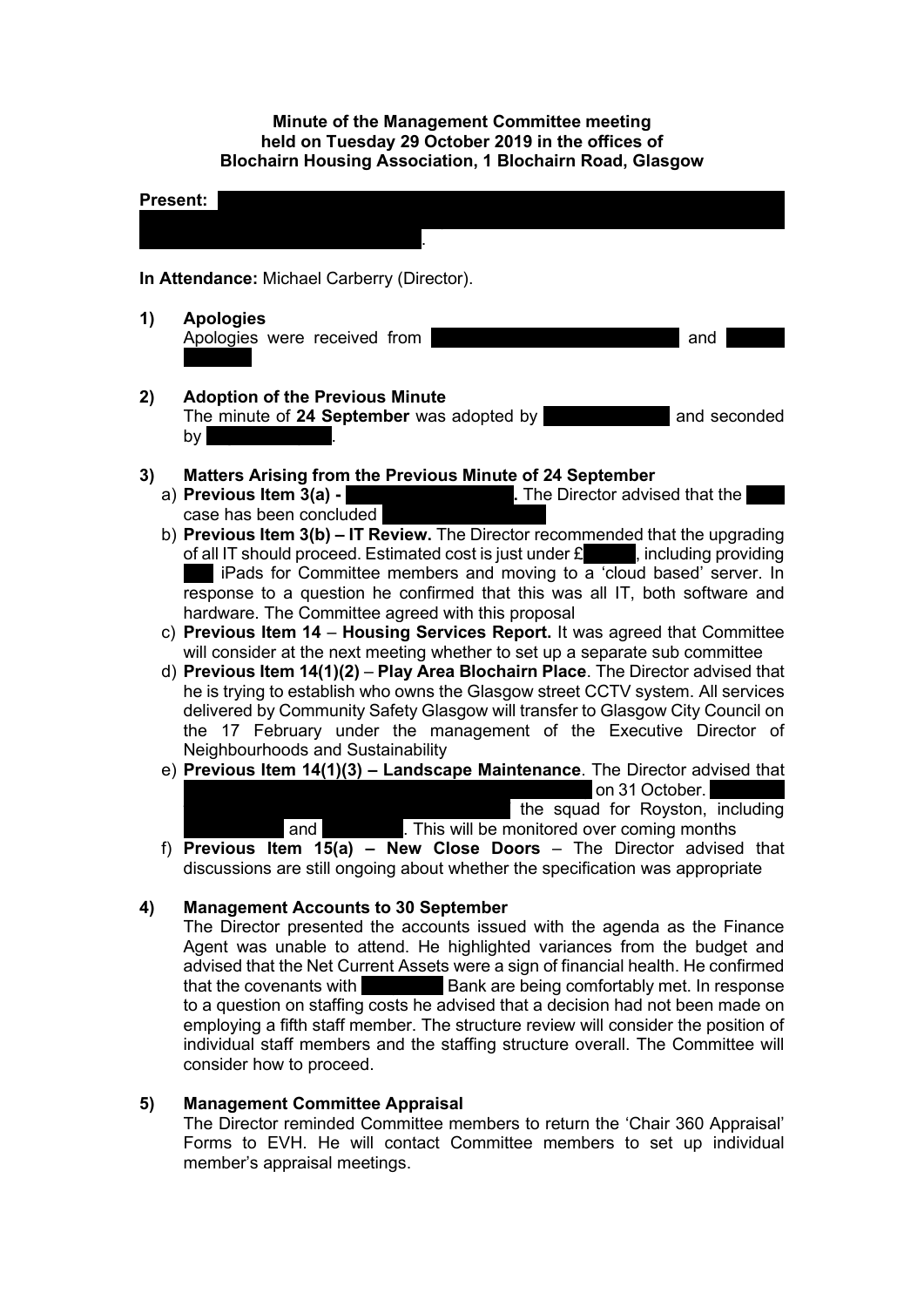# **6) Employers in Voluntary Housing (EVH)**

The Director advised that Staff have Job Evaluation forms to return by 31 October. These will be considered by EVH before interviewing each staff member. A report to Committee, with recommendations, will follow, early in the New Year.

## **7) Health & Safety**

The Director advised that due to the full agenda he would deliver this report at the next meeting.

# **8) Scottish Government/Scottish Housing Regulator**

# **a) Annual Assurance Statement (AAS)**

The Director presented the papers issued with the agenda. There followed a lengthy question & answer session on the issues that Committee members wished to focus on. Tenders have been sought for an Internal Auditor and returns will be considered at the meeting on 26 November. In response to a question it was agreed that it was not possible for an organisation of Blochairn's size and structure to have an 'in house' Internal Audit function.

The Assurance Statement was considered and agreed. A summary of future actions was also considered and agreed. These were

- 1. Report the AAS to tenants in newsletter; on Facebook and on web site
- 2. Add Standing Agenda Items a) Annual Assurance Statement b) Declarations of Interest and c) Notifiable Events and create a register of Notifiable Events if one occurs
- 3. Create an Internal Audit programme from 1 January 2020 (to include ARC validation for 2020)
- 4. Refer to legislation when reviewing policies and/or refer policies for legal advice, where appropriate, e.g. allocations policy (consider recent guidance, taking into account government initiatives of Housing 1<sup>st</sup> and Rapid Rehousing)
- 5. Clarify new requirements on smoke alarms, etc. which come into force in February 2021 and implement work programme through existing contractors)
- 6. Liaise with the Scottish Housing Regulator and with Scotland's Housing Network on how to give assurance on meeting every legal and regulatory requirement and monitor the creation of a list of relevant laws and regulations
- 7. Promote/publish Engagement Plans; Landlord Reports; how to report Significant Performance Failures; comparison with other landlords reports for Committee and or residents and information on complaints (in a 'you said, we did' format)
- 8. Provide a more detailed report to Committee on Complaints
- 9. Consider how to monitor performance on Human Rights & Equalities and how to use impact assessments. Monitor developments in advice and guidance and continue to collect data
- 10. Continue to develop and populate the web site (NB Include a Guide to Information that reflects the Model Publication Scheme published by the Scottish Information Commissioner (SIC) on the web site. Use web site as major tool in administering Freedom of Information (i.e. **make information readily available)**
- 11. Review the Committee Role Description and Person Specification
- 12. Emphasise the option of a 'buddy'/mentor for new Committee members
- 13. Try to define Affordability and Value for Money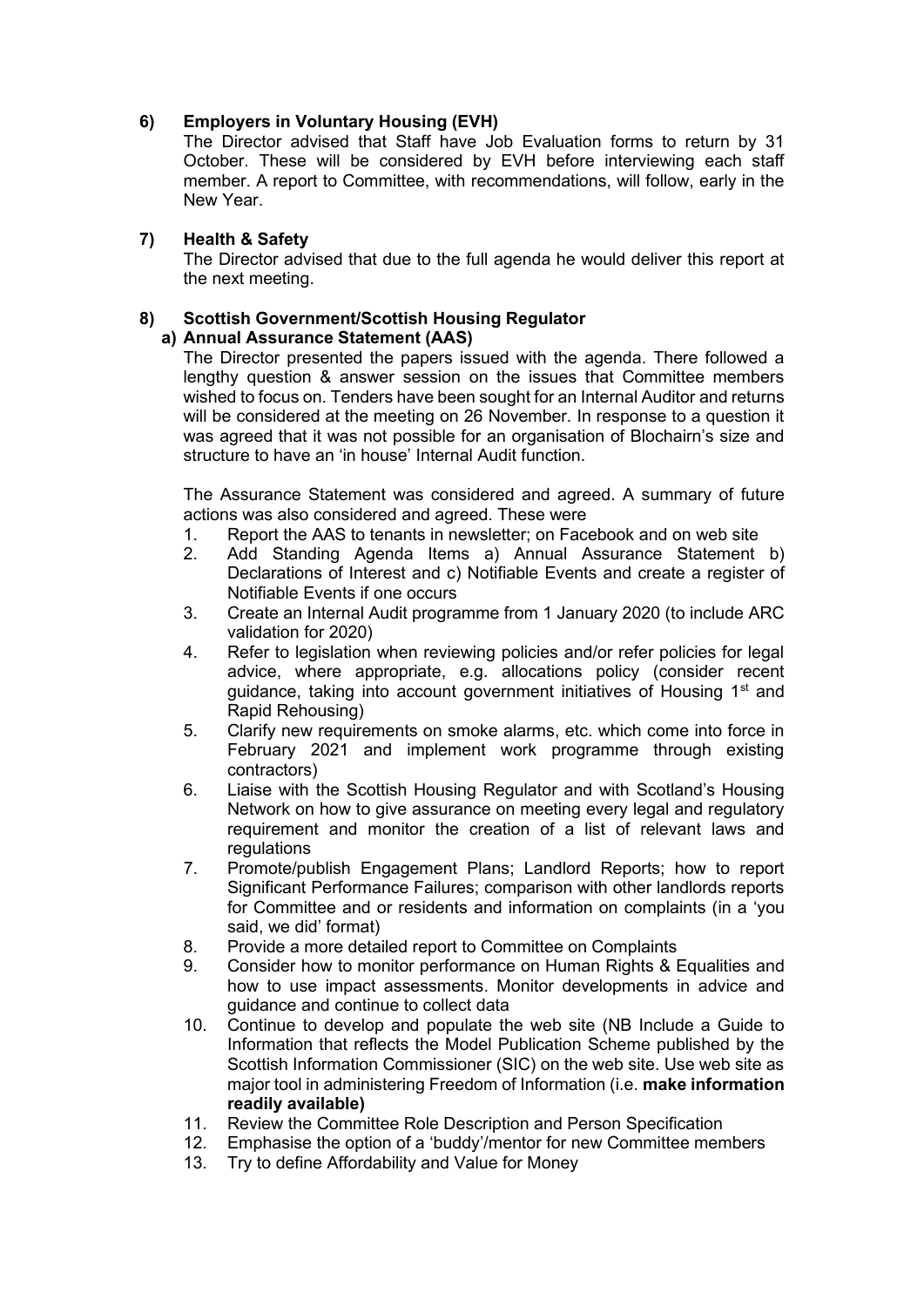- 14. Check the Finance Policy to ensure fit with the Chartered Institute of Public Finance and Accountancy (CIPFA) Code on treasury management
- 15. Review the Scottish Housing Regulator's recommended practice advice on business planning
- 16. Review the Internal Management Plan (and consider an 'Away Day'?)
- 17. Tender for External Financial Audit services from 2020/2021
- 18. Ensure Codes of Conduct feature in future staff and committee appraisal
- 19. Report Register of Interests to Committee and report changes (see 2 above)
- 20. Report to Committee on training and provide feedback from training sessions/conferences

#### b) **Letter of 22 October**

The Committee considered the letter received from the SHR. The Director suggested that it had been hurriedly issued due to issues at particularly involving the Health & Safety Executive. He reported on

- **Tenant and Resident Safety.** Measures are in place for gas and electrical safety and asbestos. Legionnaires is not a risk as there is no stored water in Blochairn properties
- **Cyber Security**. The IT review currently underway will deal with any potential security issues
- **Brexit.** The impact of Brexit is difficult to predict. There may be new legislation, for example, but immediate risks are low. Interest rate changes have always been a possibility. The impact of the currency strength, supply chain issues and tax changes should all be minimal on Blochairn. Impact on tenants' ability to pay their rent might be an issue, if there were job losses, for example. Rent arrears are very low so next year's budget might assume a slight rise. Blochairn has a strong cash position so there would be time for reaction and adjustment if serious issues arise

### **c) Freedom of Information**

The Association will come under the FOI legislation on 11 November and there are a number of actions required. The Director advised that, in his view, the relatively straightforward concept of openness and transparency through FOI had been unnecessarily complicated. He had hoped to adopt a recording process similar to that of the complaints process. However, he had concluded that the Association should adopt the web based process developed by 'Kiswebs', who developed Blochairn's web site, and he outlined the system. In consultation with senior colleagues in other associations he had learned that other small associations were appointing an external Data Protection Officer as, again, the bureaucracy had become overwhelming and there was concern that the Association would, inadvertently, fall foul of the law. After discussion the Committee agreed to these proposals

### **9) Tenant Bonus Scheme**

The Director advised that the usual arrangements had not been made due to staff sick leave. There will be a double draw at the next meeting.

#### **10) National Accommodation Strategy for Sex Offenders (NASSO)**

The Director advised that the NASSO Awareness Group (NAG) will write to Ash Denham MSP, Minister for Community Safety, to ask her to reconsider her response.

### **11) Royston Strategy Group**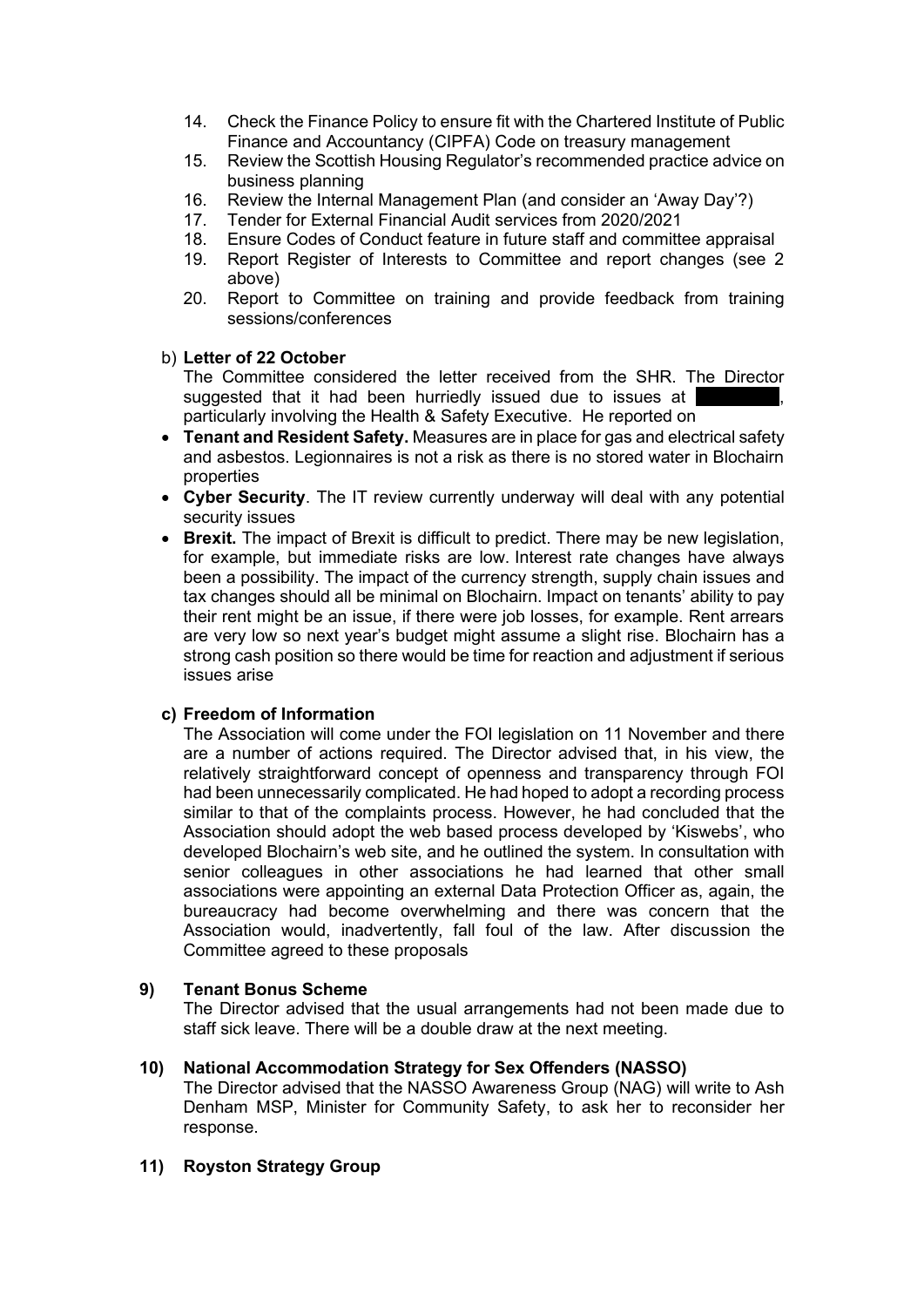The Director advised that he had attended the most recent meeting on 25 October with

- a) **Roystonhill Masterplan.** Discussions are ongoing. City Council Planners wanting to retain the Millburn Centre and DRS (Development & Regeneration Services) favour demolition because it would be a cheaper option. Community consultation with Blochairn residents identified a misunderstanding about rents. Higher costs in retaining the building might mean higher rents for tenants of the new houses but some existing tenants thought that their rent might increase. There will be further consultation later. Architects are considering the option of retaining the façade of the building
- b) **Bus Services.** Councillor Allan Casey advised that there will be a public meeting on at 18.30 Wednesday 30 October in St Philomena's with First Bus following the cancelation of the 19A route
- c) **Planning Application.** Councillor Allan Casey advised that the proposed new shop on Royston Road, near to the Rosemount Lifelong Learning building, has applied for a licence to sell alcohol. It was agreed that efforts should be made to gauge residents' opinions on whether to object to this

#### **12) Staffing Sub Committee**

The Committee noted that the Sub Committee are considering ongoing staffing issues.

# **13) Policy**

#### **a) Register of Interests**

The Director presented the papers issued with the agenda, including the policy on Entitlements, Payments and Benefits and Declarations of interest by Committee and Staff. Declarations of Interest are:

- Andy Duffus is a member of Parkhead Housing Association
- Lazarous Chisela is Honorary President of the Scotland Zambia Partnership
- Ewa Wojcik is a member of the Polish Prayer Group at St Simon's Church in Glasgow
- Michael Carberry is the Chairperson of Royston Youth Action and his son in law is Robert McDonald of D & R Decorators

The Director's Declaration of Interest in The Director's Declaration of Interest in Committee on 16 August 2016. The Committee Minute reads:

'The Director referred to the papers issued with the agenda and summarised the Declaration of Interest required due to his connection to

In 2000. Blochairn employed Maintenance Manager, Malcolm Breen and he recommended a number of contractors he knew from working in the service, including painter-decoration, including painter-decoration,  $\Gamma$  are leader to  $\Gamma$  in 2007. was a 19 year old apprentice employee with 19 Since then he has worked on several major contracts at Blochairn and, in recent years, has been the Job Foreman. He was also Job Foreman on several major contracts including schools, supermarkets and hospitals. He regularly worked on contracts all over Scotland and north of England.

| In 2000,                     |      |                       |
|------------------------------|------|-----------------------|
| The Director became aware of |      | Tbut was unaware that |
| was an                       | with |                       |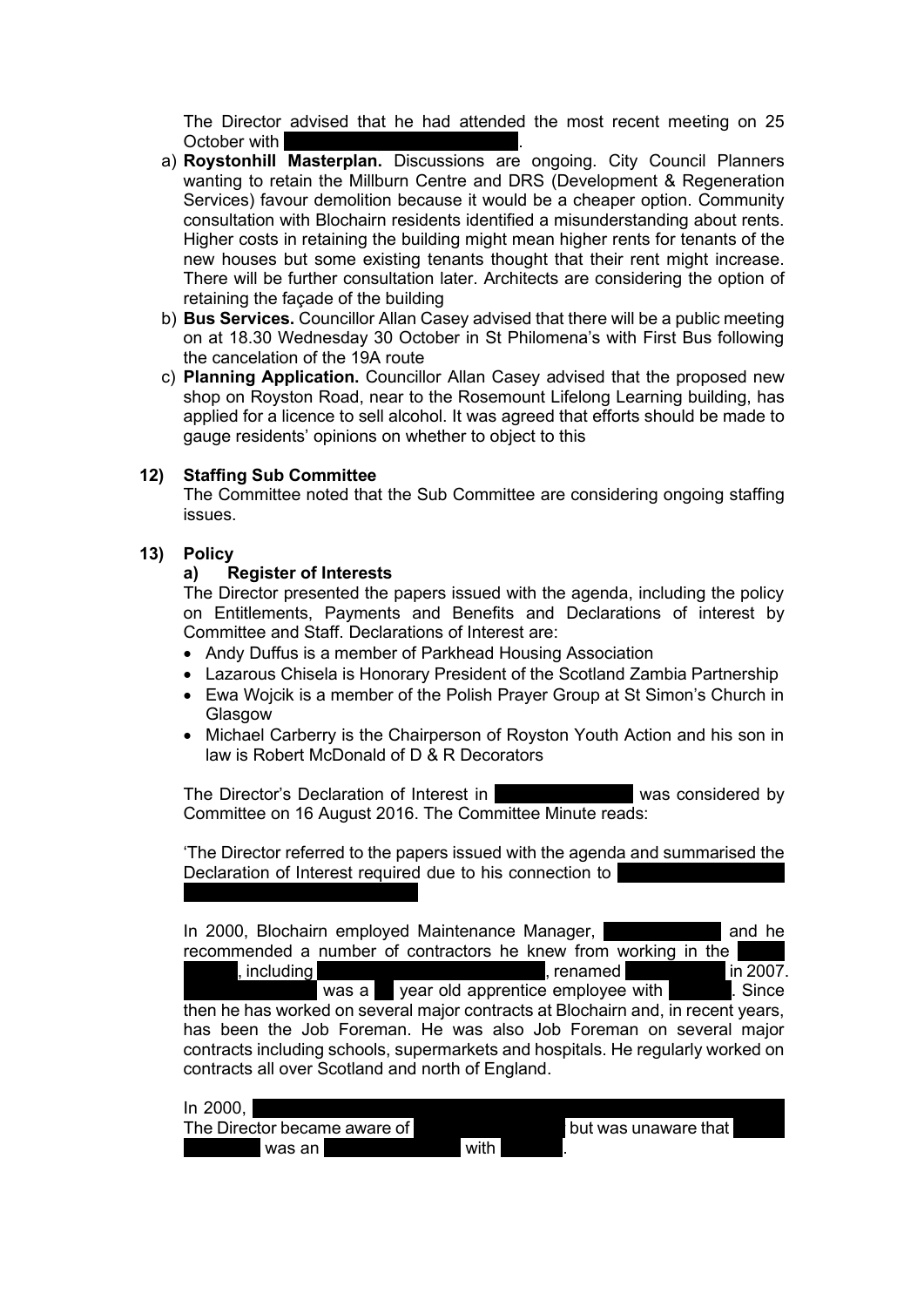## In October 2015 a Petty, being sacked by Decorous. This will be the subject of an Employment Tribunal Hearing. There was then a period of turmoil within Decorous. Several tradesmen, and Director, Kevin Quirie, left the company. In 2016 queries about Decorous jobs and invoices led to Decorous being removed from Blochairn's Approved Contractors List.

In November 2015, **David Petro Accord Petro Accord Petro Accord Petro Accord Petro Accord McDonald Petro Accord Petro Accord Petro Accord McDonald Petro Accord Petro Accord Petro Accord Petro Accord Petro Accord Petro Acco** employed and created The R During 2016 they have worked for various property companies and were added to the approved contractors list for  $\overline{A}$ . In 2016, Blochairn added **PMFM** Ltd to the approved Contractors List as  $\overline{a}$  multi trade company. When  $\overline{a}$  Ltd was given a decoration job it was sub contracted to

When **Robert McDonald Was a** Robert McDonald employee there was no Declaration of Interest required. However, if  $\overline{a}$  **B**  $\overline{a}$  carry out work as a subcontractor it is less clear whether a Declaration is required.

The Director thought it appropriate to advise the Management Committee in any case. In addition, it might be more beneficial to deal directly with If this was properly recorded, managed and monitored.

As a **Decorous employee,** Robert McDonald carried out many jobs at Blochairn and supervised major works. As D & R Decorators, he and David Petty are building a good portfolio of clients and developing their reputation.

The Committee considered whether **Example 2** can be included on the Association's Approved Contractors List and/or whether the company can be used as a sub-contractor by another company on the approved list.

The Committee considered the relevant documents, including the Staff Code of Conduct and the Entitlements, Payments & Benefits Policy. The Director emphasised that, if **Example 20 and S** are to be included it should be noted that, in an organisation as small as Blochairn, it is difficult for the Director to be completely removed from any aspect of work. However, routine maintenance work is allocated by the Housing Services Officer or Housing Services Assistant. He recommended that the 3 monthly Committee Reports should include a specific report on  $\blacksquare$  to include performance, number of jobs and value of jobs. In addition, the position should be reviewed every 6 months.

The Director left the room to allow further discussion.

The Committee decided that **Decoration** could be included on the Association's Approved Contractors List. Through quarterly reports the Committee will monitor the number and value of jobs given to and the position will be kept under review'.

The Director provided an update on D **B** involvement with Blochairn:

- 1. **D initially given minor jobs, e.g. insurance work or vandalism/graffiti** repair:
	- 2016/2017 12 jobs, value  $£$ , average  $£$
	- 2017/2018 14 jobs, value  $£$  , average  $£$
	- 2018/2019 16 jobs, value  $£$ , average  $£$